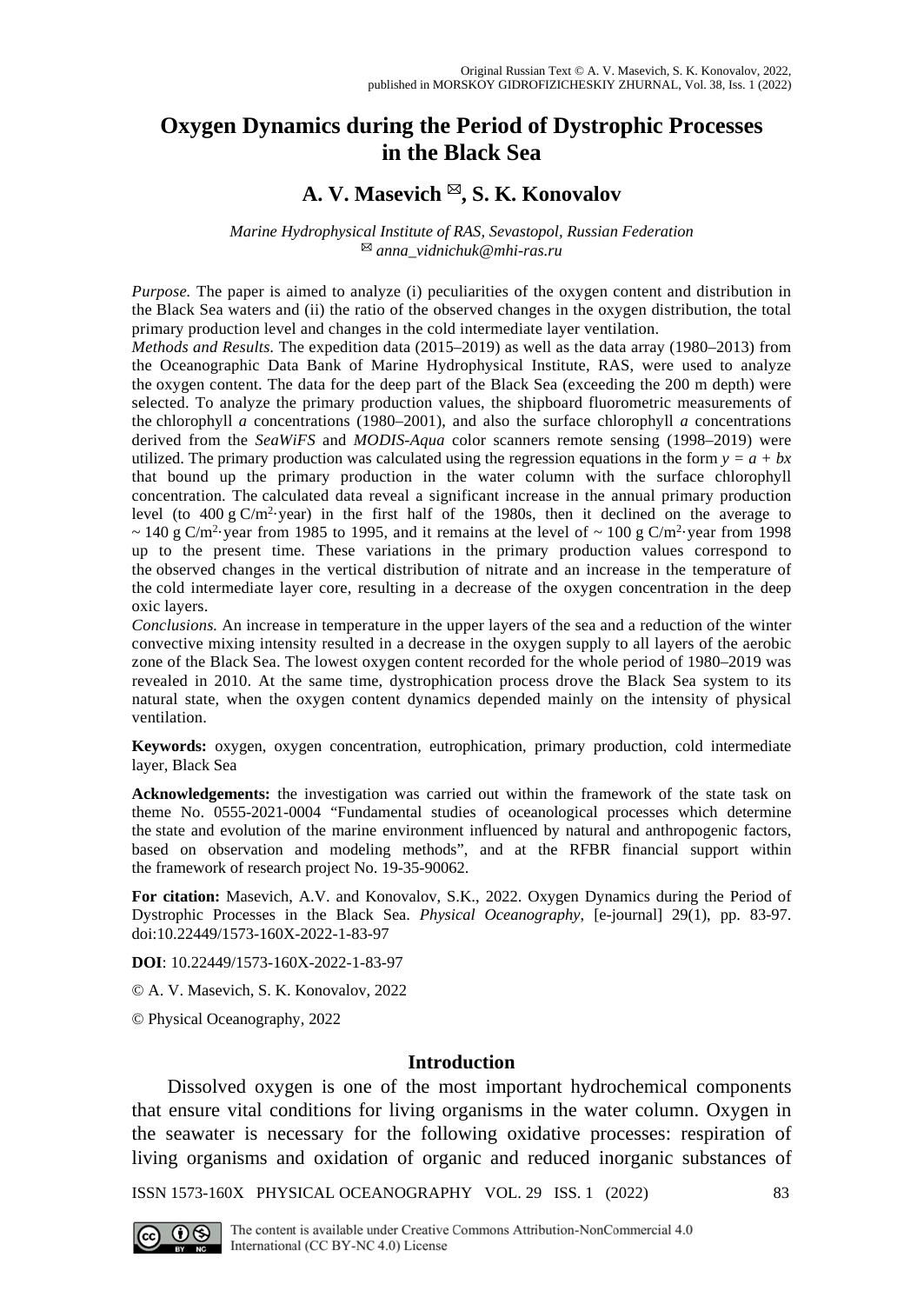natural and anthropogenic origin. As for the entire World Ocean [1], the Black Sea [2, 3] is characterized by a decreasing oxygen content, however, the input and priority of biogeochemical and physical processes remains a debatable issue [2, 4]. This issue is especially important for the Black Sea since its waters contain hydrogen sulfide in deeper layers, and physical, biochemical, biological, and hydrodynamic processes in the upper, a rather thin layer (up to 150–180 m), are responsible for the oxygen content and depth penetration.

The oxygen budget in the water column is determined by the ratio of the input and output processes. In the case of a balance of supply and consumption and unchanged intensity of hydrodynamic processes, the oxygen distribution remains stable. Oxygen enters the water column from the atmosphere and due to process of photosynthesis, and then it penetrates depleted layers due to exchange hydrodynamic processes. Oxygen is consumed in respiration, as well as for oxidation of organic substances and reduced forms of iron, manganese, nitrogen compounds, etc. The main source of organic matter in the seawater is primary production of phytoplankton due to photosynthetic processes in the euphotic layer, where organic compounds are synthesized from  $CO<sub>2</sub>$ . One of the most important parameters making possible to evaluate the phytoplankton biomass and to calculate primary productivity is the concentration of chlorophyll *a* in the surface layer of the sea [5]. Satellite observations make possible to study variations in chlorophyll *a* in the surface layer over a wide range of spatial and temporal scales.

The oxygen reserve in the aerobic zone below the upper mixed layer is determined by the intensity of winter convection and processes of transformation of the Mediterranean waters, which ensure the oxygen supply to the layers of its maximum penetration, and the intensity of its consumption in redox biogeochemical and biological processes.

It was demonstrated in publications before 2010 (for example, [6]) that the observed decrease in the oxygen content in the Black Sea waters was associated quantitatively with an increase in the flux of organic carbon. The effect of this flux could not be balanced even by the observed decrease in temperature and an increase in the intensity of physical ventilation. All the more surprising were the results of the continuing decrease in the oxygen content after the completion of eutrophication in the Black Sea [7], and then in the process of reducing the Black Sea eutrophic level (dystrophication) [2–4].

The purpose of this work is to re-consider the content and distribution of oxygen in the Black Sea waters, as well as to analyze the relationship between the observed changes in the oxygen distribution, the level of primary production, and changes in the temperature regime and ventilation of the cold intermediate layer (CIL).

### **Materials and methods**

Data on the content and distribution of oxygen in the Black Sea waters in 2015–2019 were obtained in expeditions of Marine Hydrophysical Institute (MHI) of RAS in the northwestern, northern, and northeastern parts of the Black Sea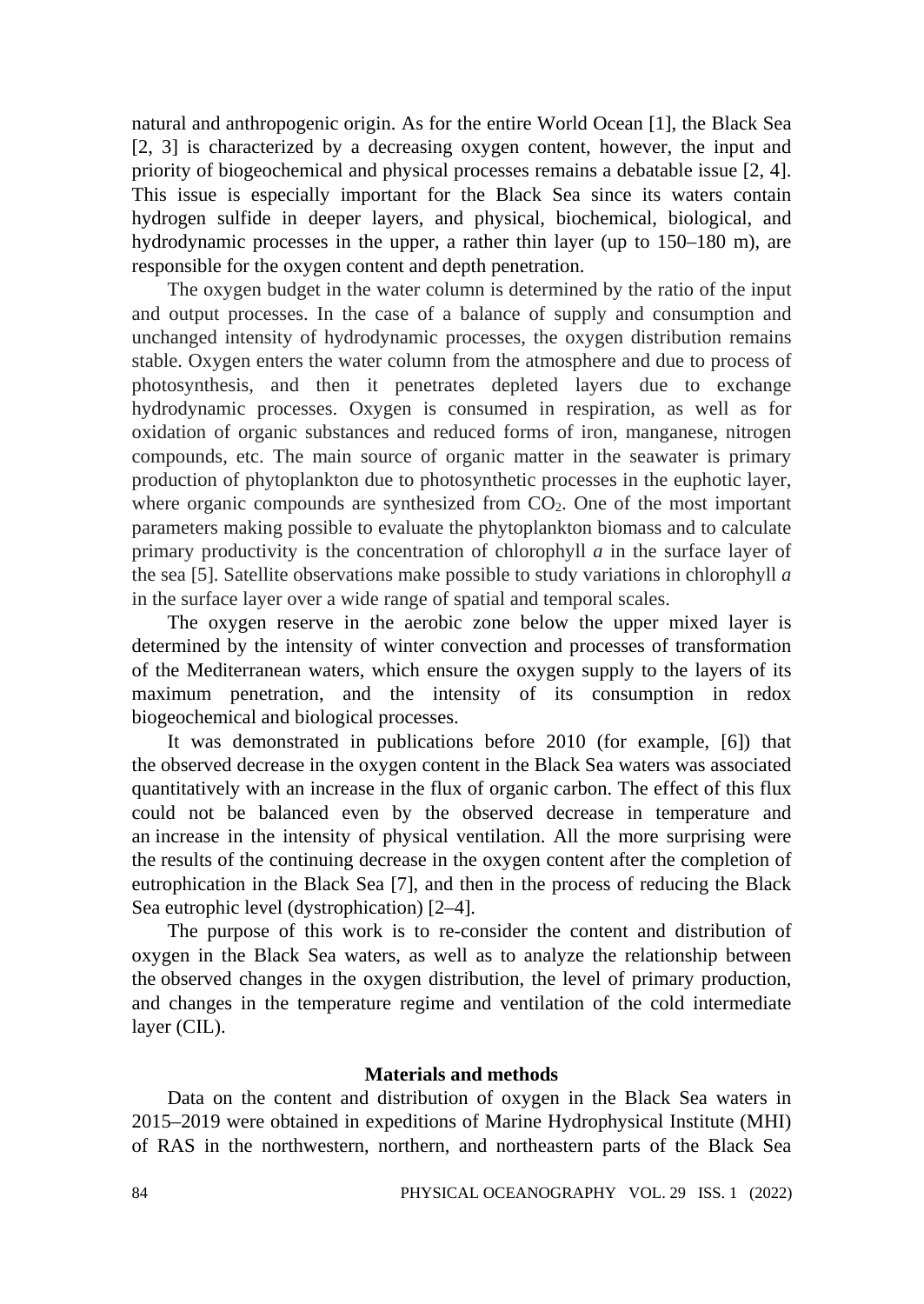(Fig. 1). For an earlier period of 1980–2013, the data were used from the MHI Oceanographic Data Bank [8].



**F i g. 1.** Location of oceanographic stations (sampling locations) for the research period of 1980– 2019. The solid line is the 200 m isobath

Dissolved oxygen was determined by the method of volumetric Winkler titration modified by Carpenter [9]. The method is based on chemical reactions that convert dissolved oxygen into an equivalent amount of iodine, which is subsequently titrated. In order to eliminate contamination of samples with atmospheric oxygen, water from low oxygen layers was sampled into dried, argonpurged narrow-necked flasks. The technique allows us to obtain results with the accuracy of  $\pm 0.010$  ml/l ( $\pm 0.4$  µmol/l).

The Weiss formula [10] was used to calculate the oxygen saturation (%):

$$
\ln C = A_1 + A_2 (100/T) + A_3 \ln (T/100) + A_4 (T/100) ++ S [B_1 + B_2 (T/100) + B_3 (T/100)^2],
$$
 (1)

where *C* is the oxygen solubility (ml/l) at the pressure of 1 atm;  $A_{(1,2,3,4)}$ and  $B_{(1,2,3)}$  are constants:  $A_1 = -173.4292$ ;  $A_2 = 249.6339$ ;  $A_3 = 143.3483$ ;  $A_4 = -21.8492$ ;  $B_1 = -0.033096$ ;  $B_2 = 0.014259$ ;  $B_3 = -0.0017$ ; *T* is the absolute temperature, К; *S* is the salinity value, ‰.

Data were selected for analysis from the deep part of the Black Sea (with depths of more than 200 m). The spatial distribution of sampling locations for 1980–2019 is demonstrated in Fig 1.

Some values of the oxygen concentration, which were characterized by random emissions and did not correspond to similar features in the distribution of other hydrological and hydrochemical parameters, were removed from the data set for analysis. The average profiles of temperature, salinity, oxygen concentration, water saturation with oxygen, and nitrate concentration were retrieved on the scale of density. Data were averaged by the method of inverse distances followed by additional smoothing by the low-frequency filtering method [11].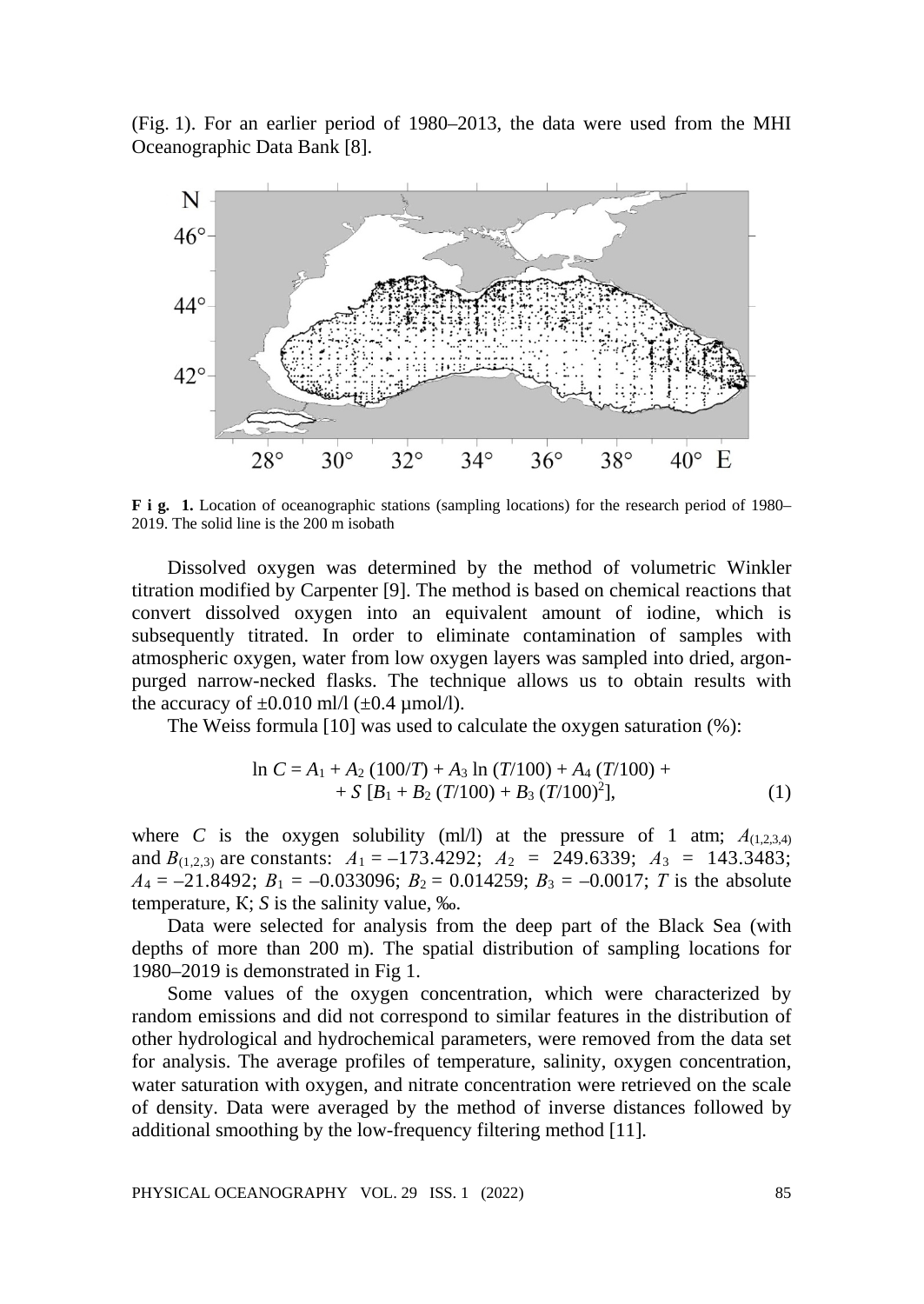Since the distribution of hydrochemical parameters in the deep part of the water column is highly isopycnal throughout the year, except for special cases of intense winter ventilation [12–15], hydrochemical data can be averaged over the entire sea area and for time intervals using the density instead of the depth scale.

Data from shipboard measurements of chlorophyll *a* obtained by the fluorometric method for 1980–2001, as well as the data on the surface concentration of chlorophyll *a* obtained using remote sensing with SeaWiFS and MODIS-Aqua color scanners for 1998–2019, were used to calculate the primary production values. The chlorophyll *a* concentration in the sea surface layer was calculated using the NASA Ocean Biogeochemical Model, abbr. NOBM (https://giovanni.gsfc.nasa.gov/giovanni/).

They demonstrated [16–21] a high correlation between the shipboard measurements of chlorophyll *a* concentration and off-shore satellite data in the Black Sea. The correlation coefficient for the entire data set was 0.94–0.96 indicating a strong correlation between the measured and calculated chlorophyll *a* concentrations.

According to published data  $[17-21]$ , the chlorophyll *a* concentrations obtained using the standard NASA algorithm were overestimated 1.7- to 2.1-fold. Therefore, the data on the chlorophyll *a* concentration, retrieved from the *Giovanni* resource (https://giovanni.gsfc.nasa.gov/giovanni/), were corrected.

The primary production values were calculated following the equation  $y = a + b$ + bx (proposed by A. B. Demidov [22]), making the primary production in the water column a linear function of the surface chlorophyll concentration (Table).

The correlation coefficient (0.69–0.87) for the regressions in the table was highly significant  $(p < 0.01)$  [22].

| Month                         | $\mathcal{V}$      | $\boldsymbol{x}$    | $a \pm S$ . E.                                     | $B \pm S$ . E. | $\boldsymbol{N}$ | r     | m     | F     |
|-------------------------------|--------------------|---------------------|----------------------------------------------------|----------------|------------------|-------|-------|-------|
| IV<br>V                       | $\lg C_{\rm phw}$  | $lgC_{\text{chls}}$ | $2.614 \pm 0.025$ $0.511 \pm 0.039$                |                | 62               | 0.863 | 0.188 | 2.377 |
| VI<br>VII<br>VIII<br>IX       | $\lg C_{\rm phw}$  |                     | $lgC_{chls}$ 2.751 ± 0.021 0.498 ± 0.029 99        |                |                  | 0.868 | 0.188 | 2.377 |
| X<br>XI                       | $\lg C_{\rm phw}$  |                     | $lgC_{\text{chls}}$ 2.518 ± 0.024 0.532 ± 0.056 46 |                |                  | 0.818 | 0.162 | 2.109 |
| XII<br>I<br>$\mathbf{I}$<br>Ш | $lgC_{\text{phw}}$ |                     | $lgC_{chls}$ 2.581 ± 0.013 0.600 ± 0.052 149 0.693 |                |                  |       | 0.149 | 1.986 |

**Regression equations (** $y = a + bx$ **) binding up the primary production** in the water column  $(C_{\text{phw}}, mg C/m^2$  per day) with the surface chlorophyll concentration ( $C_{\text{chls}},$  mg/m<sup>3</sup>) based on [22]

N o t e: *S*. *E*. is a standard error of the absolute term *a* and the regression coefficient *b*; *N* is the number of measurements;  $r$  is the correlation coefficient;  $m$  is the regression error;  $F$  is the variability indicator *y* at a certain *x*.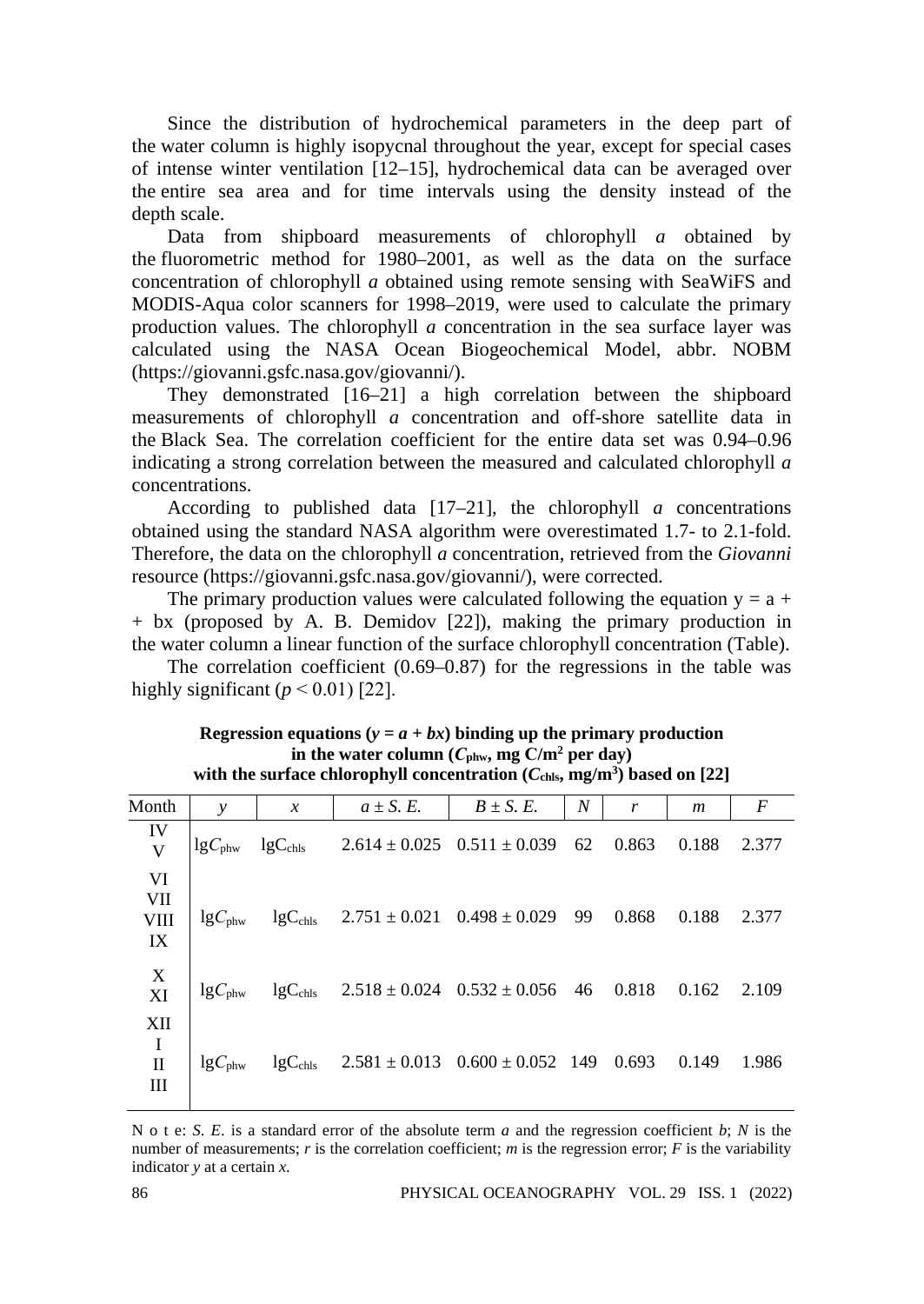## **Results and discussion**

The distribution of oxygen and hydrogen sulfide versus density in the Black Sea waters over the last 40 years is demonstrated in Fig. 2. The mid-1980s were characterized by low temperatures of the CIL and high intensity of its ventilation [23, 24], as well as a high level of cold content [4], supporting a high level of oxygen supply. However, the traced increase in the level of primary production during this period led to the oxygen consumption in oxidation of the increased organic matter flux. As a result, the upper boundary of the suboxic zone, determined by the position of iso-oxygen 10 μmol/l, began to shallow and was located at the density of  $\sigma_t = 15.6$  in 1987 (Fig. 2).



**F i g. 2.** Location of the suboxic zone boundaries in the deep part of the Black Sea

Then several cold winters of the late 1980s – early 1990s resulted in deepening of the upper suboxic boundary to the isopycnal surface of  $\sigma_t = 15.8$ . Following fluctuations in the position of the upper suboxic boundary could be due to both changes in the primary production values and intensity of physical ventilation. In 2005, the CIL was characterized by a low renewal rate [25], which led to a shallow location of the suboxic boundary. The very strong CIL ventilation in 2012 caused deepening of the suboxic boundary to  $\sigma_t = 15.85$ . In following years (2013–2015), the intensity of ventilation was below the average climate values, which contributed to the suboxic boundary at  $\sigma_t = 15.5$  in 2015.

A significant decrease in the oxygen concentration in the layer of oxycline was traced until the mid-1980s (Fig. 3). That was explained by an increase in the flux of organic matter from the photosynthesis zone due to an increase in the primary production of phytoplankton [6, 26], which reached its maximum value by the beginning of the 1990s. [27]. However, cold winters of the early 1990s [4, 23, 24] led to an increase in the vertical gradient and, as a result, an increase in the oxygen flux to and its concentration in the oxycline (Fig. 3). A further decrease in the oxygen concentration in the main pycnocline could be associated with both an increase in primary production [7] and a decrease in the ventilation intensity and an increase in the water temperature [3, 4].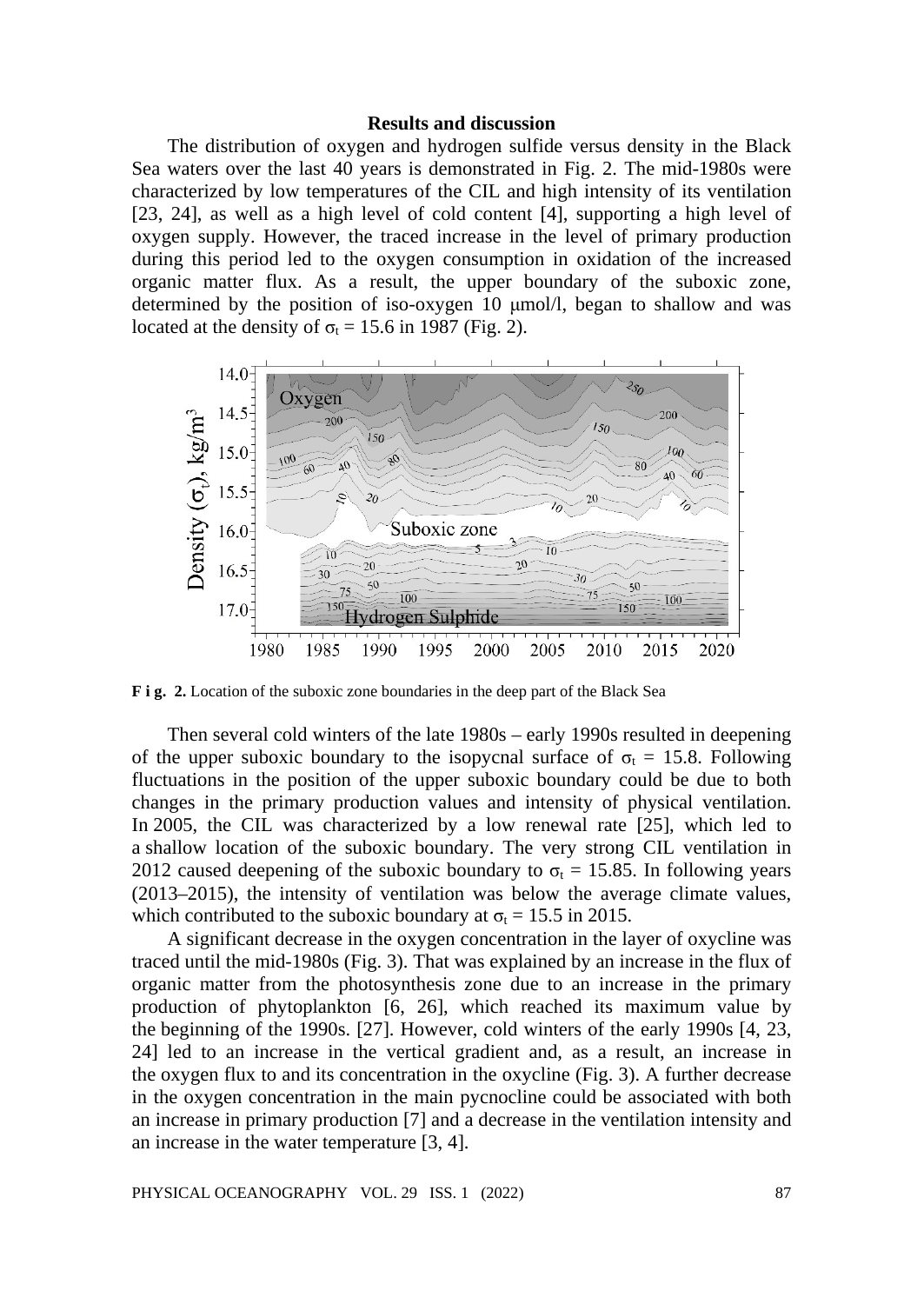

**F i g. 3.** The vertical distribution of the oxygen concentration (*a*) and the level of water saturation with oxygen (*b*) in the deep part of the Black Sea (solid lines indicate the average profiles for individual expeditions)

The oxygen flux to the main pycnocline of the Black Sea and the position of the upper boundary of the suboxic zone depend on the rate of organic matter oxidation and the intensity of water convective ventilation in winter. According to our data on the annual primary production, there was a significant increase up to  $400 \text{ g C/m}^2$  year in the first half of the 1980s, then it decreased to an average of  $\sim$  140 g C/m<sup>2</sup> year from 1985 to 1995, and it remained at  $\sim$  100 g C/m<sup>2</sup> year level after 1998 (Fig. 4). These data were in good agreement with inter-annual variations in the annual primary production in publications [22, 27].



**F** i g. 4. The average annual value of primary production for the deep part of the Black Sea based on satellite data (standard deviation is shown for each point)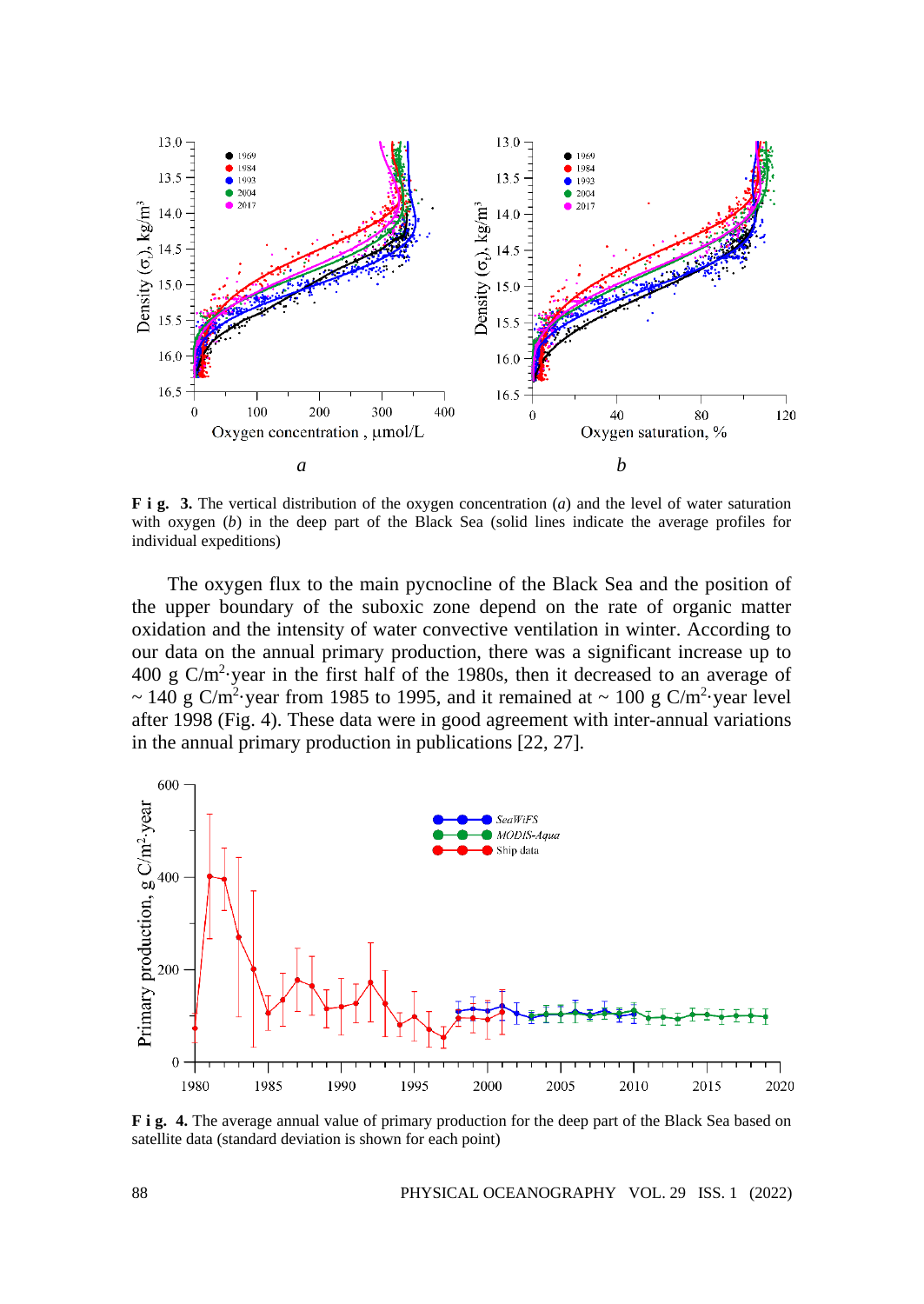Primary production processes generate the export flux of organic matter below the euphotic zone. These processes determine incorporation of carbon and nutrients into biochemical cycles of marine ecosystems.

According to published data [28–30], a significant input of nutrients to the Black Sea with the river runoff in the 70s–80s led to an increase in the intensity of primary production processes (eutrophication), an increase in the flux of particulate organic matter from the euphotic layer to the deeper layers of water, intensive oxygen consumption (see Fig. 3) and an increase in the concentration of nitrate in their maximum in the pycnocline by more than four times [6, 31] (Fig. 5). Vertical convection in the water column intensified from the mid-1980s – early 1990s due to a number of cold winters [6, 32]. This contributed to significant shoaling of the main pycnocline [33], and subsequently to an increase in the turbulent and advective input of nutrients from deeper layers through the CIL to the euphotic layer [31]. These processes led to intensive bloom of phytoplankton and the organic matter production in the deep part of the Black Sea. However, by the early 2000s [30], a decrease in the flux of nitrogen compounds with riverine waters led to a decrease in the content of nitrate in the main pycnocline layer and a decrease in the influence of biogeochemical processes of oxygen consumption on its content and distribution in seawaters.



**F i g. 5.** The vertical distribution of the nitrate concentration based on the multi-annual data (the lines indicate the average profiles for individual expeditions)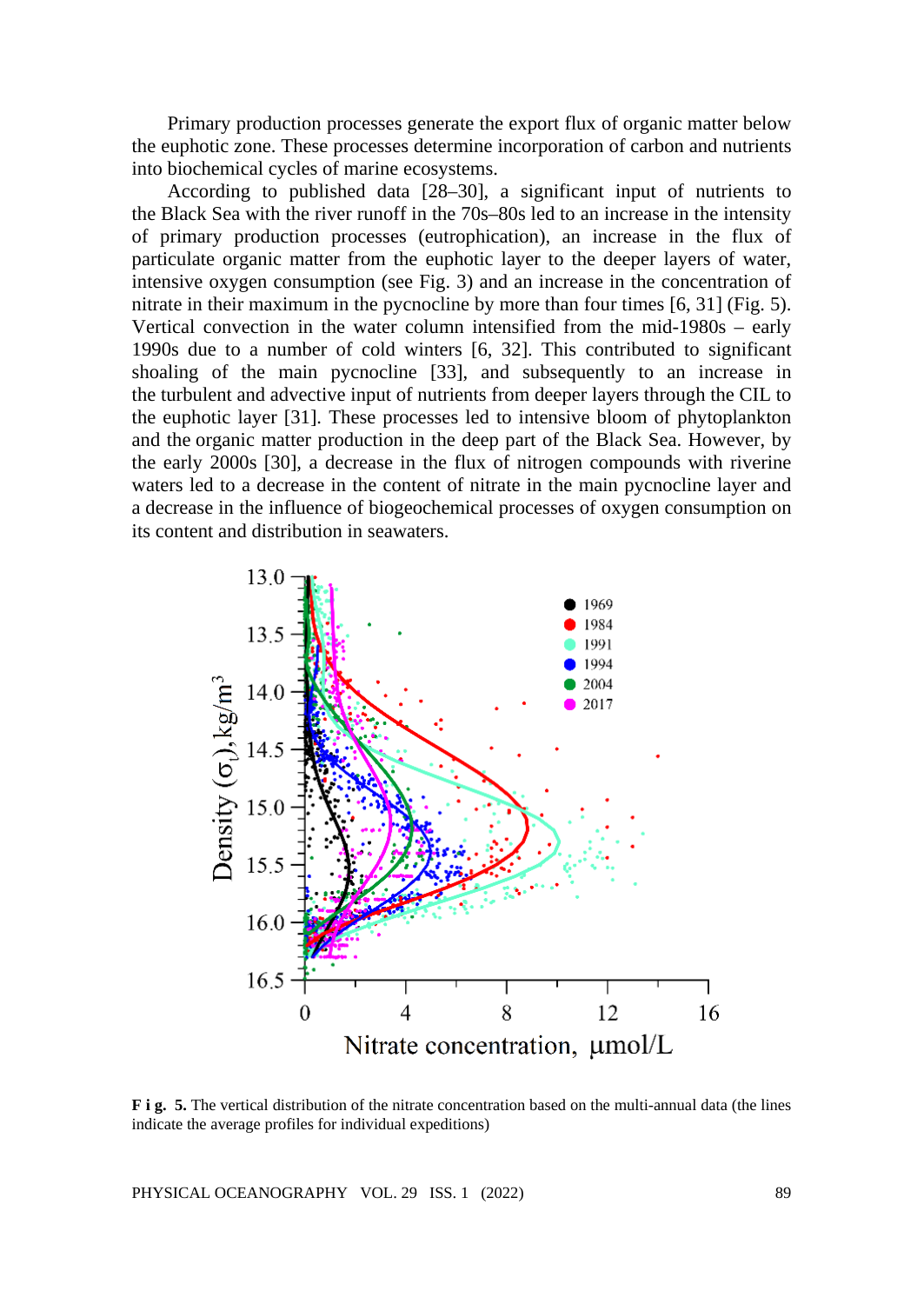It can be seen in Fig. 5 that the maximum concentration of nitrates was 2−3 µmol/l in the late 1960s. It increased, on average, about four-fold and averaged  $\sim$  8 µmol/l by the mid-1980s. In the early 1990s, the concentration of nitrate was within the range of  $9-10 \mu$  mol/l. Then there was a decrease in the maximum concentration to  $\sim$  5 µmol/l in 1994 and it remained almost unchanged by 2004. In the last decade, the concentration of nitrate in the layer of the maximum decreased further to 2–3 µmol/l by now (Fig. 5).

Thus, available data on the dynamics of primary production (Fig. 4) and the vertical distribution of nitrate in the main pycnocline layer (Fig. 5) show that biogeochemical processes are characterized by constancy and low intensity as compared to the period of eutrophication in the 1980s. As the result, the dynamics of the oxygen distribution in the modern period should be largely determined by changes in the water ventilation intensity, primarily in winter.

According to published data [23, 34, 35] on changes in thermohaline characteristics of the upper Black Sea waters, an increase in the sea surface and the cold intermediate layer water temperatures by  $1-1.5$  °C took place in 2001–2008. According to [23], the maximum CIL temperature according to the winter data was observed in the 1960s and in 2001–2008, the minimum – in the 1980s. The summer temperature in the CIL did not exceed  $8\degree$ C up to 2008. From the 1970s to the 1990s, the volume of the CIL waters increased and its core was observed closer to the sea surface (by 10 m over the sea). At the same time, the temperature in the core of the CIL dropped below  $7^{\circ}$ C. In the 1990s, the highest position of the CIL upper boundary was traced at 40 m. Since the mid-1990s, the water temperature in the CIL increased. According to our data, the average temperature of the CIL core waters exceeded 8 °C after 2008 (Fig. 6).



**F** i g. 6. The temperature in the CIL core based on the primary data averaged over the period May – November [25]. Segments show the dispersion of the values corresponding to  $\pm 1$  standard deviation, the dashed line corresponds to the polynomial approximation *b*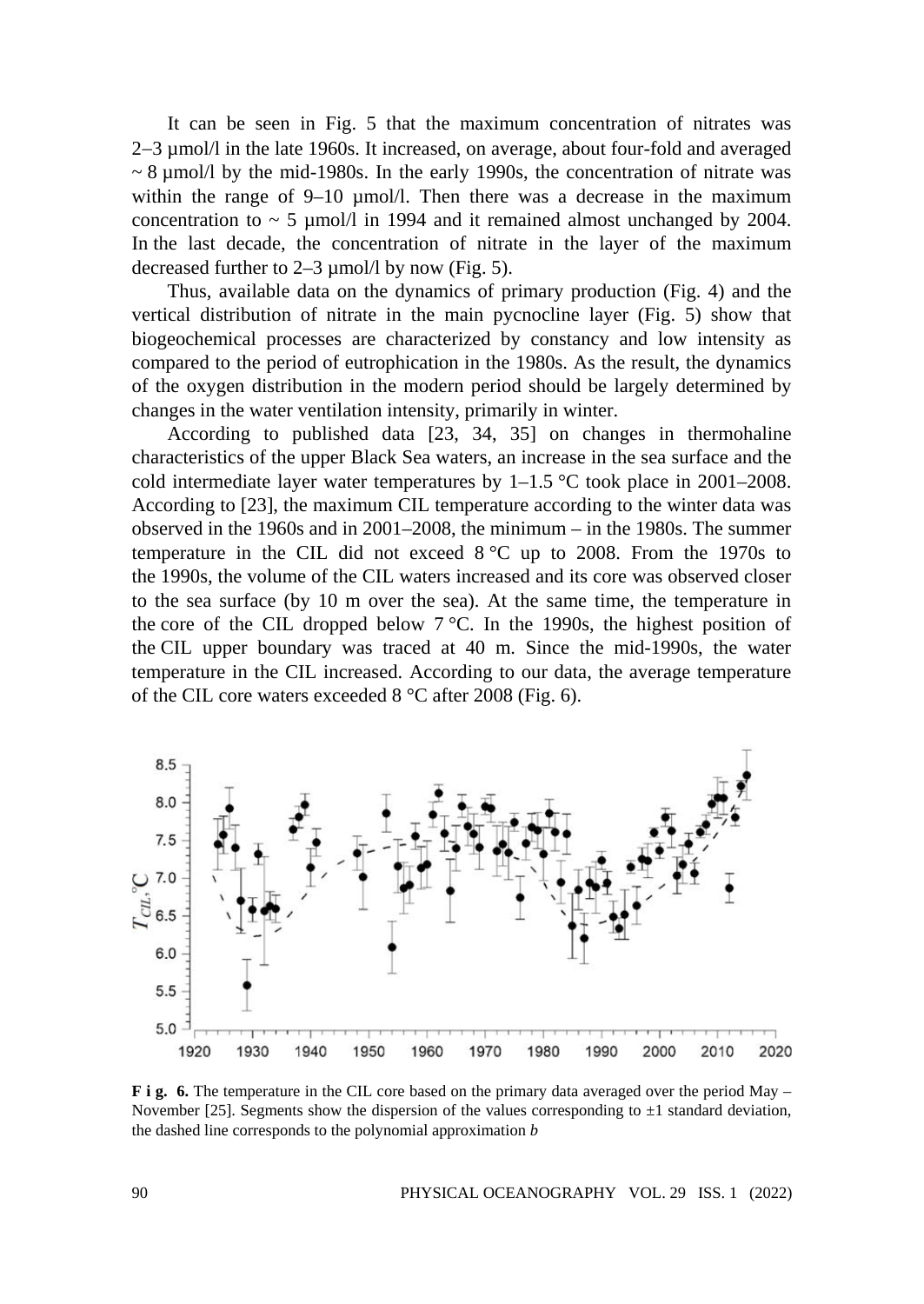The reduced intensity of the CIL water renewal [25] and the decrease in their cold content [4] from 2008–2019 lead to a decrease in the oxygen concentration in the CIL core (Fig. 7) in the 1980s – early 1990s and in the post-eutrophication period in the late 1990s – early 2000s, the oxygen concentration was relatively stable and fluctuated within  $250 \pm 25$  µmol/l, and the degree of water saturation with oxygen was 70–80%. After 2005, a gradual decrease in the oxygen concentration to  $175 \pm 25$  µmol/l and in the degree of saturation to 40–60% were observed in the CIL core.



**F i g. 7.** Multi-annual changes in the oxygen concentration (*a*) and the degree of water saturation with oxygen (*b*) in the core of the CIL layer

That led to a decrease in the oxygen supply to deeper layers, both at the depth of the oxycline ( $\sigma_t = 15.4$ ) and at the depth of the suboxic zone on-set ( $\sigma_t = 15.8$ ) (Fig. 8).

A decrease in the oxygen concentration in the CIL led to a decrease in the oxygen gradient in the oxycline and, as a result, to a reduction in the physical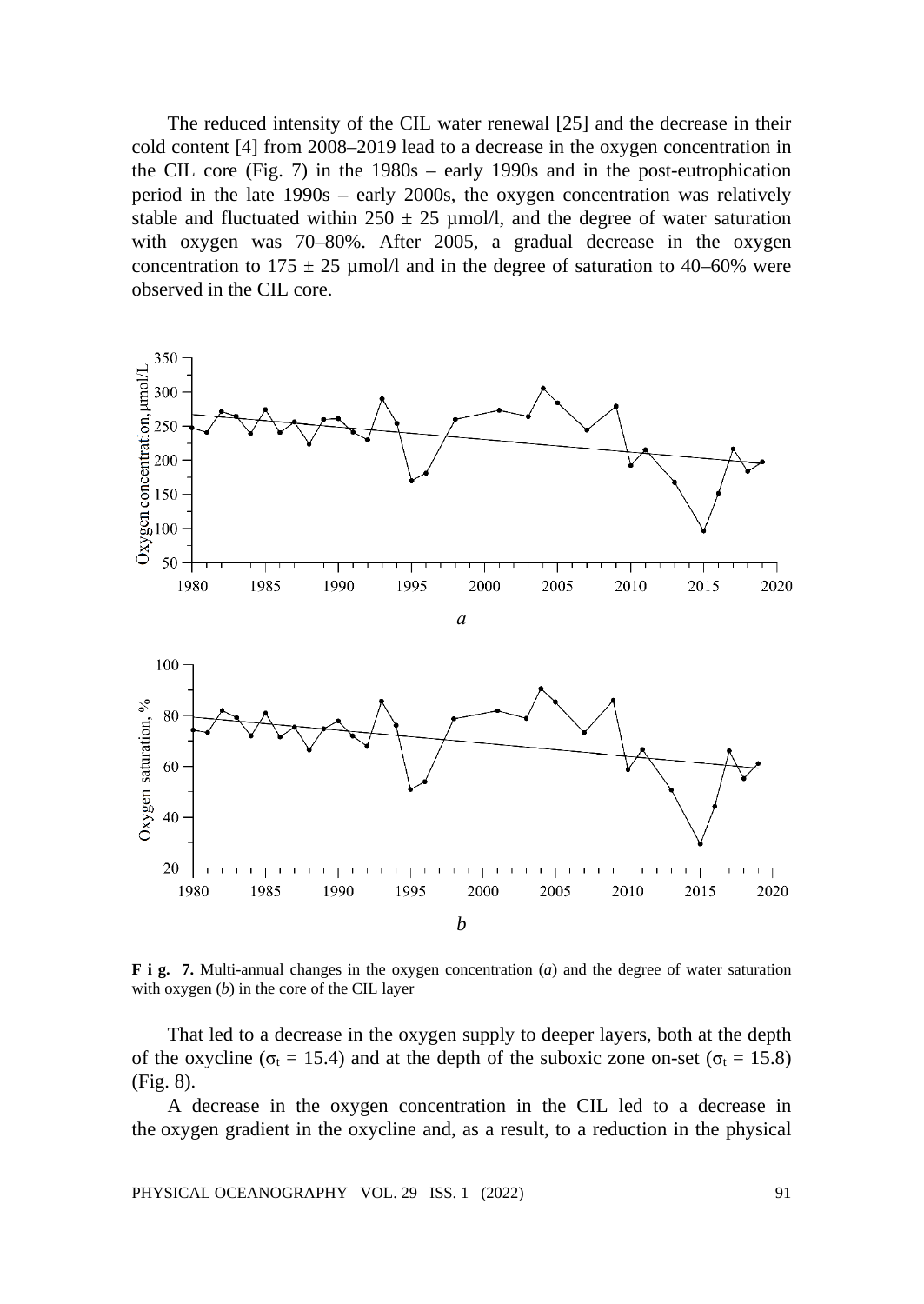flux of oxygen from the CIL to deep layers, which led to an upward shift in the upper boundary of the suboxic zone.

The oxygen supply in the main pycnocline was determined by the ratio of the oxygen flux from the CIL, due to ventilation in winter, and the rate of oxygen consumption for the organic matter oxidation, due to phytoplankton primary production. The dependence of the oxygen concentration on temperature was almost linear (Fig. 9), and the decrease in the oxygen supply in the second half of the 1980s – early 1990s indicated an increase in the flux of sinking particulate organic matter as a result of eutrophication since the temperature values during this period indicated intensive ventilation of waters [26].



**F i g. 8.** Multi-annual changes in the oxygen concentration (*a*, *b*) and water saturation with oxygen  $(c, d)$  in the oxycline layer  $(a, c)$  and in the suboxic zone  $(b, d)$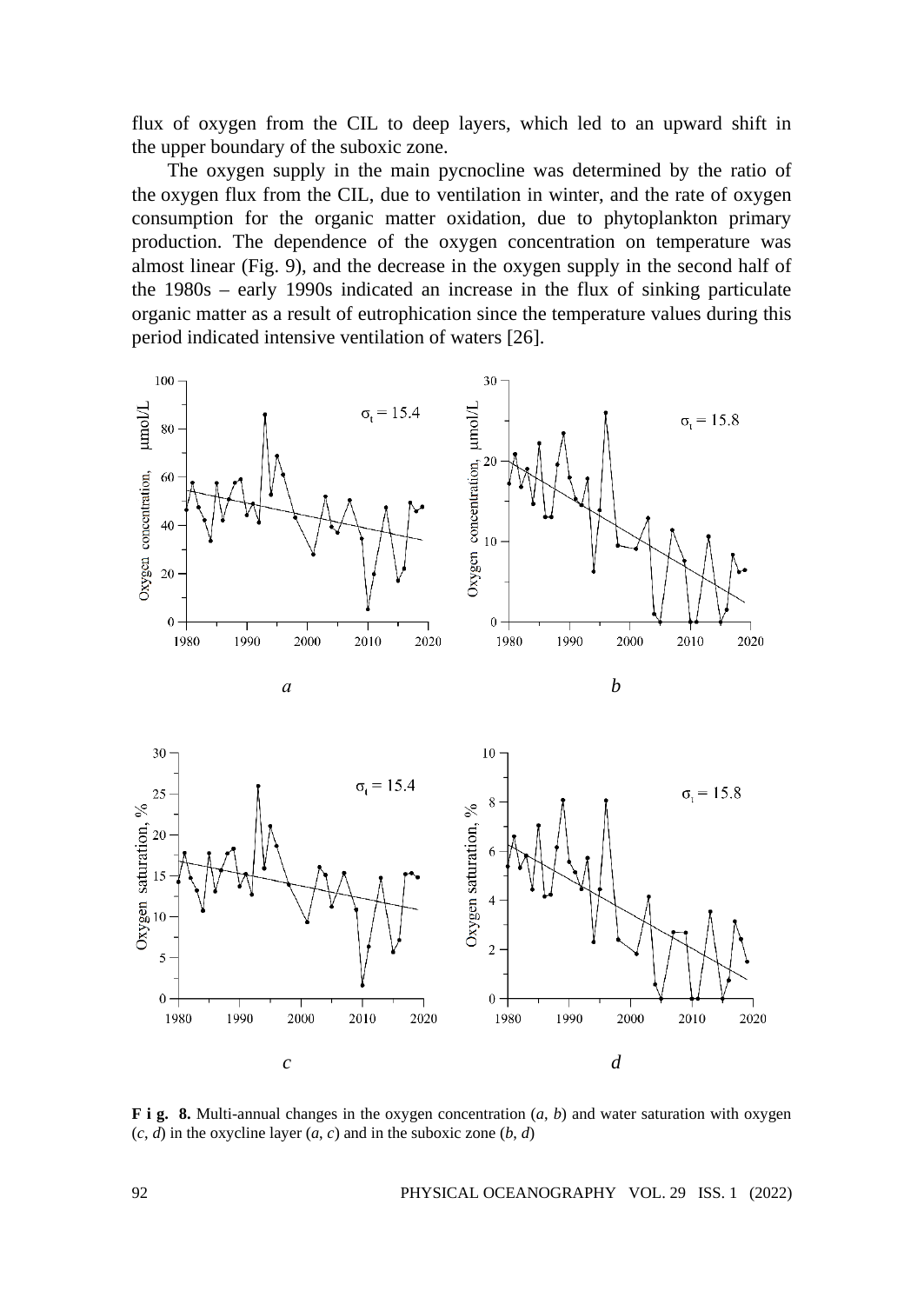The lowest oxygen content in the layer of the main pycnocline at high temperatures was in 2010, which indicated a decrease in ventilation intensity and reduction in the physical flux of oxygen from the upper layers (Fig. 9). However, there took place a gradual increase in the oxygen content in the middle part of the main pycnocline after 2010. The oxygen concentration increased from 5 µmol/L in 2010 to 45 µmol/L in 2020, despite the continued increase in temperature in this layer of seawater. Moreover, the data on the oxygen content indicated that the Black Sea approached in 2019–2020 the state before the eutrophication onset in the early 1970s.

It suggested that the dystrophication process ended in the Black Sea, eliminating the result of anthropogenic eutrophication, and that the oxygen dynamics in the sea waters is determined in the modern period by the intensity and dynamics of physical processes of water ventilation.



**F i g. 9.** *T*-O diagram of the Black Sea waters at the depth of the mid part of the main pycnocline ( $\sigma_t$  = 15.4) based on the multi-annual data

## **Conclusions**

According to our data on the annual primary production value, a significant increase to 400 g  $C/m^2$  year took place in the first half of the 1980s, then it decreased to an average of  $\sim 140$  g C/m<sup>2</sup> year from 1985 to 1995, and, it remained at a level of  $\sim 100 \text{ g C/m}^2$  year after 1998.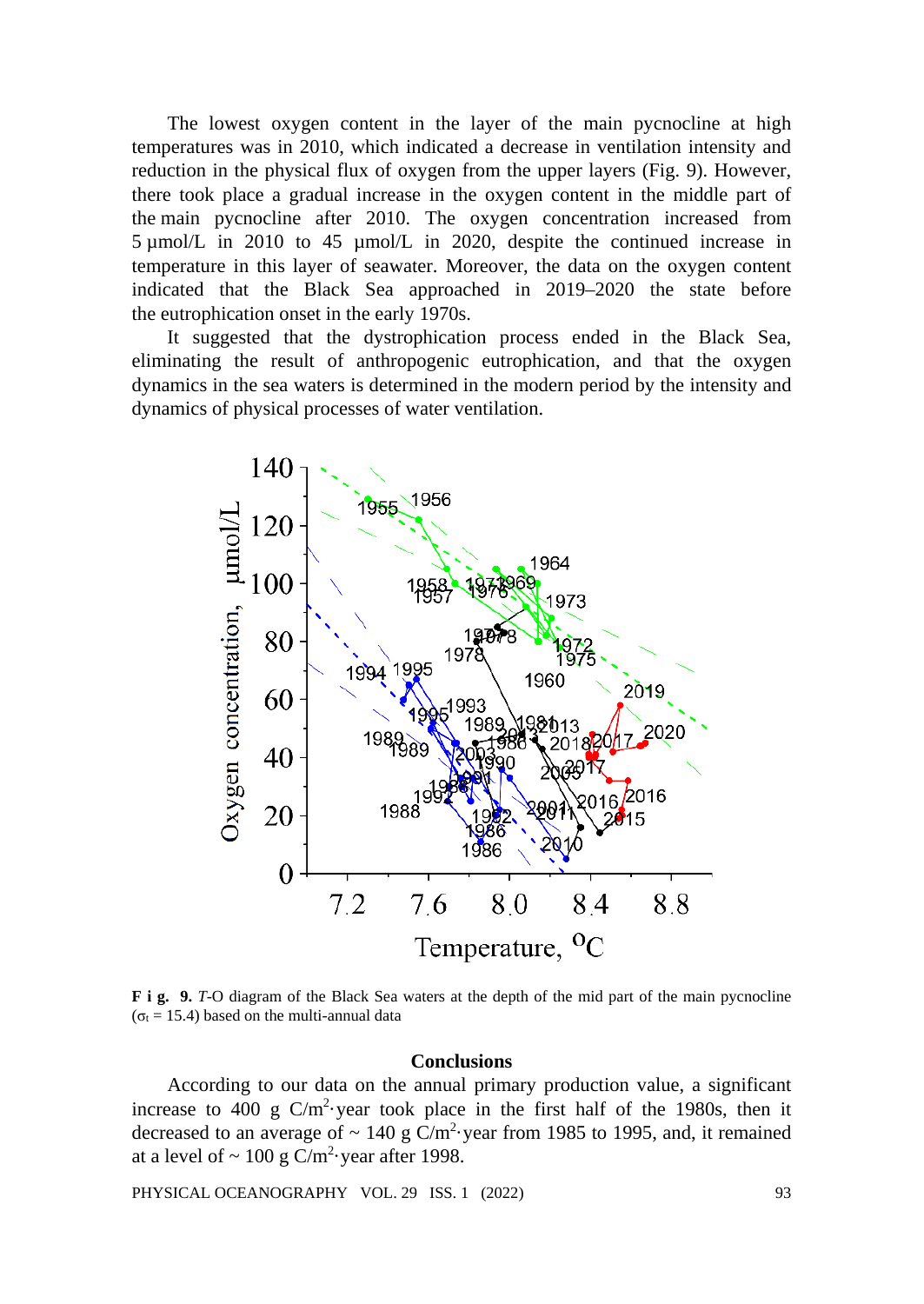Such variations in the primary production were in line with the observed changes in the vertical distribution of nitrate, as one of the main products of oxidation of sinking organic matter in the main pycnocline and oxycline layer. The maximum concentration of nitrate increased from 2–3  $\mu$ mol/L in 1969 to 10–12 µmol/L in 1991 and then decreased to 2–3 µmol/L by now. That confirmed the fact of dystrophication, which practically eliminated the result of anthropogenic eutrophication of the Black Sea in the 1980s.

The revealed trend of increasing temperatures of the upper layers of the water column and a decrease in the intensity of winter convective mixing resulted in a decrease in the oxygen supply to all layers of the Black Sea aerobic zone. That led to the lowest oxygen content for the entire observation period in 2010.

At the same time, the process of dystrophication contributed to the return of the Black Sea system to its natural state, when the oxygen dynamics was determined mainly by the variability of the intensity of the physical ventilation of waters.

#### REFERENCES

- 1. Breitburg, D., Levin, L.A., Oschlies, A., Grégoire, M., Chavez, F.P., Conley, D.J., Garçon, V., Gilbert, D., Gutiérrez, D. [et al.], 2018. Declining Oxygen in the Global Ocean and Coastal Waters. *Science*, 359(6371), eaam7240. doi:10.1126/science.aam7240
- 2. Vidnichuk, A.V. and Konovalov, S.K., 2021. Changes in the Oxygen Regime in the Deep Part of the Black Sea in 1980–2019. *Physical Oceanography,* 28(2), pp. 180-190. doi:10.22449/1573-160X-2021-2-180-190
- 3. Capet, A., Stanev, E.V., Beckers, J.-M., Murray, J.W. and Grégoire, M., 2016. Decline of the Black Sea Oxygen Inventory. *Biogeosciences*, 13(4) pp. 1287-1297. https://doi.org/10.5194/bg-13-1287-2016
- 4. Capet, A., Vandenbulcke, L. and Grégoire, M., 2020*.* A New Intermittent Regime of Convective Ventilation Threatens the Black Sea Oxygenation Status. *Biogeosciences*, 17(24), pp. 6507-6525. https://doi.org/10.5194/bg-17-6507-2020
- 5. Agatova, A.I., 2017. *Organic Matter in the Seas of Russia*. Moscow: VNIRO Publishing, 260 p. Available at: http://www.vniro.ru/files/publish/agatova\_org\_veshestvo.pdf [Accessed: 26 February 2022] (in Russian).
- 6. Konovalov, S.K. and Murray, J.W., 2001. Variations in the Chemistry of the Black Sea on a Time Scale of Decades (1960–1995). *Journal of Marine Systems*, 31(1–3) pp. 217-243. https://doi.org/10.1016/S0924-7963(01)00054-9
- 7. Yunev, O.A., Konovalov, S.K. and Velikova, V., 2019. *Anthropogenic Eutrophication in the Black Sea Pelagic Zone: Long-term Trends, Mechanisms, Consequences.* Moscow: GEOS, 164 p. doi:10.34756/GEOS.2019.16.37827 (in Russian).
- 8. Khaliulin, A.Kh., Godin, E.A., Ingerov, A.V., Zhuk, E.V., Galkovskaya, L.K. and Isaeva, E.A., 2016. Ocean Data Bank of the Marine Hydrophysical Institute: Information Resources to Support Research in the Black Sea Coastal Zone. *Ecological Safety of Coastal and Shelf Zones of Sea*, (1), pp. 90-96 (in Russian).
- 9. Eremeev, V.N., Konovalov, S.K. and Romanov, A.S., 1998. The Distribution of Oxygen and Hydrogen Sulfide in Black Sea Waters during Winter-Spring Period. *Physical Oceanography*, 9(4), pp. 259-272[. https://doi.org/10.1007/BF02522712](https://doi.org/10.1007/BF02522712)
- 10. Weiss, R.F., 1970. The Solubility of Nitrogen, Oxygen and Argon in Water and Seawater. *Deep Sea Research and Oceanographic Abstracts*, 17(4), pp. 721-735. https://doi.org/10.1016/0011-7471(70)90037-9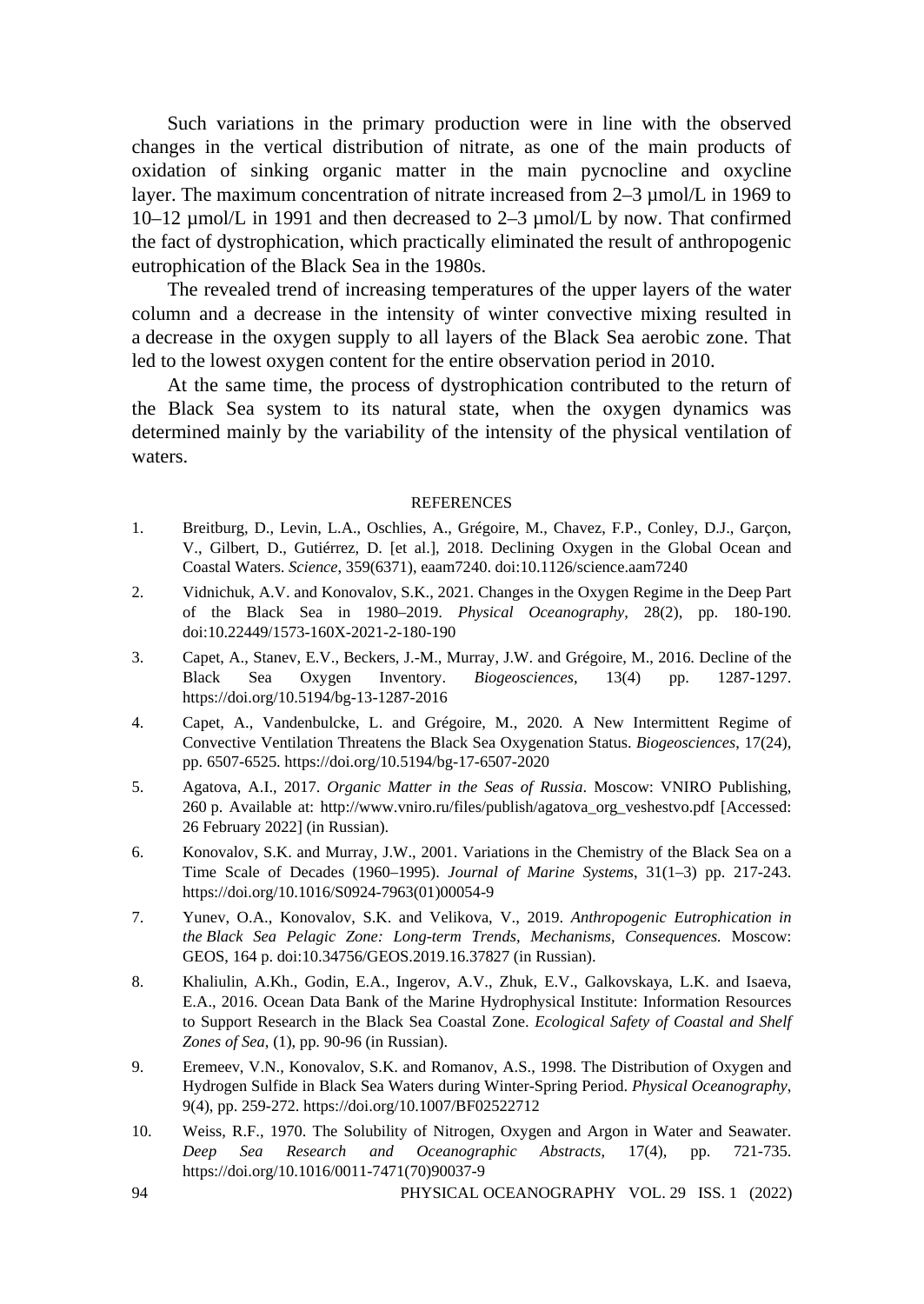- 11. Dem'yanov, V.V. and Savel'eva, E.A., 2010. *Geostatistics: Theory and Practice.* Moscow: Nauka, 327 p. Available at: https://www.geokniga.org/bookfiles/geokniga-geostatistikateoriya-i-praktika.pdf [Accessed: 26 February 2022] (in Russian).
- 12. Vinogradov, M.E., and Nalbandov, Y.R., 1990. Influence of Water Density Variations on the Distribution of the Physical, Chemical and Biological Characteristics of the Open Regions of the Black Sea. *Oceanology*, 30(5), pp. 769-777 (in Russian).
- 13. [Codispoti, L.A.,](https://www.sciencedirect.com/science/article/abs/pii/S0198014910800044?via%3Dihub%23!) [Friederich, G.E.,](https://www.sciencedirect.com/science/article/abs/pii/S0198014910800044?via%3Dihub%23!) [Murray, J.W.](https://www.sciencedirect.com/science/article/abs/pii/S0198014910800044?via%3Dihub%23!) and [Sakamoto,](https://www.sciencedirect.com/science/article/abs/pii/S0198014910800044?via%3Dihub%23!) C.M., 1991. Chemical Variability in the Black Sea: Implications of Continuous Vertical Profiles That Penetrated the Oxic/Anoxic Interface. *Deep Sea Research Part A. Oceanographic Research Papers,* 38(Suppl. 2), pp. S691-S710[. https://doi.org/10.1016/S0198-0149\(10\)80004-4](https://doi.org/10.1016/S0198-0149(10)80004-4)
- 14. Eremeev, V.N., Konovalov, S.K. and Romanov, A.S., 1997. Investigation of the Formation of Vertical Structure of Biogenic Elements Fields in the Black Sea, Using the Method of Spatial Isopycnic Analysis. *Physical Oceanography*, 8(6), pp. 389-402. https://doi.org/10.1007/BF02523811
- 15. Yakushev, E.V., Lukashev, Yu.F., Chasovnikov, V.K. and Chzhu, V.P., 2002. Modern Notion of Redox Zone Vertical Hydrochemical Structure in the Black Sea. In: A. G. Zatsepin and M. V. Flint, eds., 2002. *Multidisciplinary Investigations оf the Northeast Pаrt оf thе Вlасk Sеа.* Moscow: Nauka, pp. 119-133 (in Russian).
- 16. Kukushkin, A.S. and Parkhomenko, A.V., 2018. Evaluation of Applicability of the Satellite Data for Studying Suspended Organic Matter Variability in the Surface Layer of the Black Sea. *Sovremennye Problemy Distantsionnogo Zondirovaniya Zemli iz Kosmosa*, 15(1), pp. 195-205. doi:10.21046/2070-7401-2018-15-1-195-205 (in Russian).
- 17. Suetin, V.S., Kucheryavy, A.A., Suslin, V.V. and Korolev, S.N., 2000. Concentration of Phytoplankton Pigments in the North-Western Part of the Black Sea Based on Data of Measurements by Satellite Color Scanner CZCS. *Morskoy Gidrofizicheskiy Zhurnal*, (2), pp. 74-82 (in Russian).
- 18. Suslin, V. and Churilova, T., 2016. A Regional Algorithm for Separating Light Absorption by Chlorophyll-a and Coloured Detrital Matter in the Black Sea, Using 480–560 nm Bands from Ocean Colour Scanners. *International Journal of Remote Sensing*, 37(18), pp. 4380-4400. http://doi.org/10.1080/01431161.2016.1211350
- 19. [Kopelevich,](https://ur.booksc.eu/g/O.V.%20Kopelevich) O.V., [Burenkov,](https://ur.booksc.eu/g/V.I.%20Burenkov) V.I., [Ershova,](https://ur.booksc.eu/g/S.V.%20Ershova) S.V., [Sheberstov,](https://ur.booksc.eu/g/S.V.%20Sheberstov) S.V. and [Evdoshenko,](https://ur.booksc.eu/g/M.A.%20Evdoshenko) M.A., 2004. Application of SeaWiFS Data for Studying Variability of Bio-optical Characteristics in the Barents, Black and Caspian Seas. *Deep Sea Research Part II: Topical Studies in Oceanography*, 51(10–11), pp. 1063-1091. https://doi.org/10.1016/j.dsr2.2003.10.009
- 20. Suslin, V.V., Churilova, T.Ya., Lee, M., Moncheva, S. and Finenko, Z.Z., 2018. Comparison of the Black Sea Chlorophyll-*a* Algorithms for SeaWiFS and MODIS Instruments. *Fundamentalnaya i Prikladnaya Gidrofizika*, 11(3), pp. 64-72. doi:10.7868/S2073667318030085 (in Russian).
- 21. Kopelevich, O.V., Burenkov, V.I. and Sheberstov, S.V., 2006. Development and Use of Regional Algorithms for Calculation of Bio-optical Characteristics of Russian Seas Based on Satellite Color Scanner Data. *Sovremennye Problemy Distantsionnogo Zondirovaniya Zemli iz Kosmosa*, 3(2), pp. 99-105 (in Russian).
- 22. Demidov, A.B., 2008. Seasonal Dynamics and Estimation of the Annual Primary Production of Phytoplankton in the Black Sea. *Oceanology*, 48(5), pp. 664-678. doi[:10.1134/S0001437008050068](https://doi.org/10.1134/S0001437008050068)
- 23. Polonsky, A.B., Shokurova, I.G. and Belokopytov, V.N., 2013. Decadal Variability of Temperature and Salinity in the Black Sea. *Morskoy Gidrofizicheskiy Zhurnal*, (6), pp. 27-41. (in Russian).
- 24. Titov, V.B., 2003. Interannual Renewal of the Cold Intermediate Layer in the Black Sea over the Last 130 Years. *Russian Meteorology and Hydrology*, (10), pp. 51-56.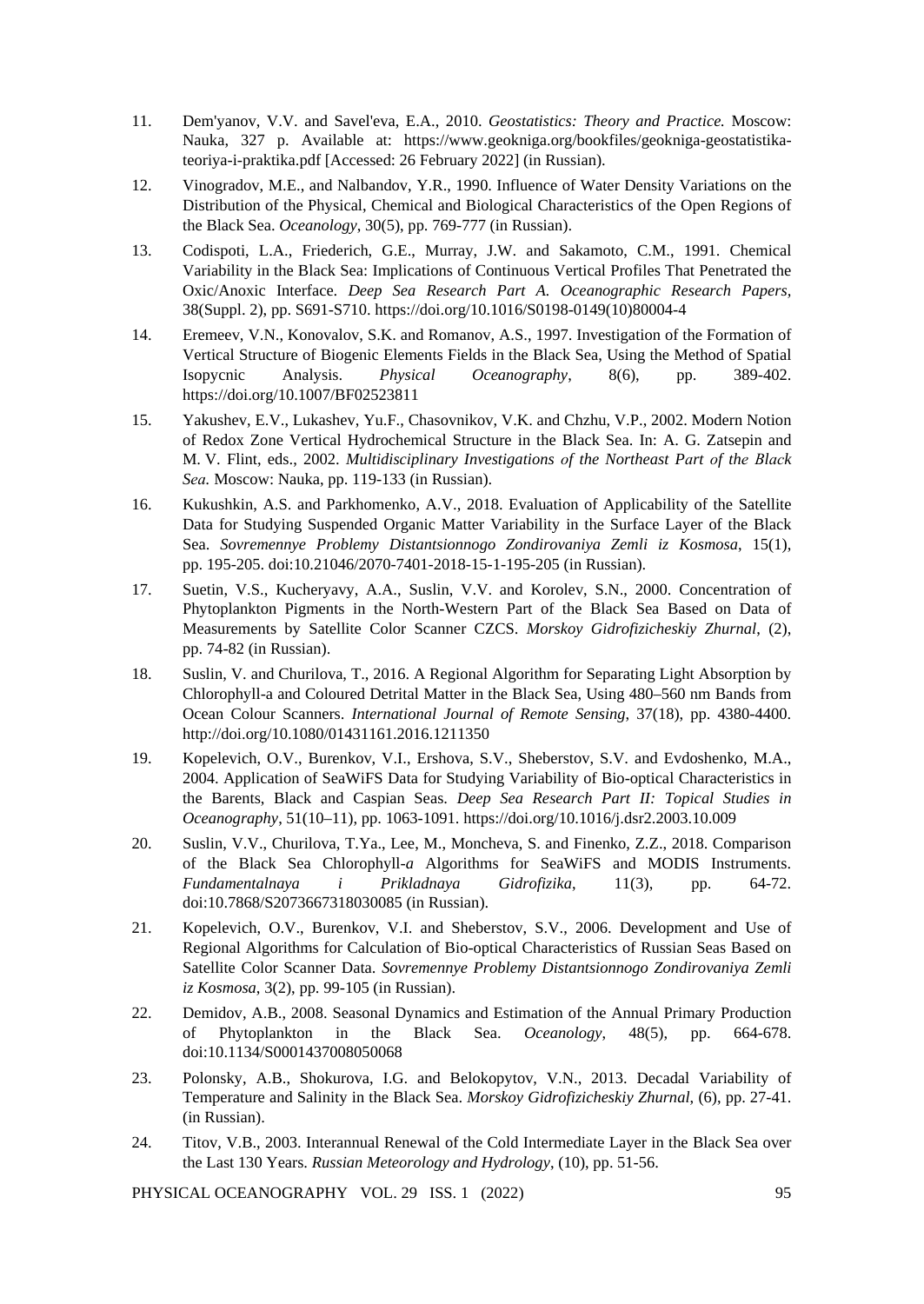- 25. Belokopytov, V.N., 2011. Interannual Variations of the Renewal of Waters of the Cold Intermediate Layer in the Black Sea for the Last Decades. *Physical Oceanography*, 20(5), pp. 347-355.<https://doi.org/10.1007/s11110-011-9090-x>
- 26. Tuğrul, S., Murray, J.W., Friederich, G.E. and Salihoğlu, İ., 2014. Spatial and Temporal Variability in the Chemical Properties of the Oxic and Suboxic Layers of the Black Sea. *Journal of Marine Systems,* 135, pp. 29-43. https://doi.org/10.1016/j.jmarsys.2013.09.008
- 27. Yunev, O.A., 2011. [Eutrophication and Annual Primary Production of Phytoplankton in the](https://www.elibrary.ru/item.asp?id=18181578)  [Deep-Water Part of the Black Sea.](https://www.elibrary.ru/item.asp?id=18181578) *[Oceanology,](https://www.elibrary.ru/contents.asp?id=33753711)* 5[1\(4\)](https://www.elibrary.ru/contents.asp?id=33753711&selid=18181578), 616. do[i:10.1134/S0001437011040199](https://doi.org/10.1134/S0001437011040199)
- 28. Mee, L.D., 1992. The Black Sea in Crisis: a Need for Concerted International Action. *Ambio*, 21(4), pp. 278-286. Available at: http://www.jstor.org/stable/4313943 [Accessed: 26 February 2022].
- 29. [Cociasu,](https://ur.booksc.eu/g/Adriana%20Cociasu) A., [Dorogan,](https://ur.booksc.eu/g/Liliana%20Dorogan) L., [Humborg,](https://ur.booksc.eu/g/Christoph%20Humborg) C. and [Popa,](https://ur.booksc.eu/g/Luci%20Popa) L., 1996. Long-Term Ecological Changes in Romanian Coastal Waters of the Black Sea. *Marine Pollution Bulletin,* 32(1), pp. 32-38. https://doi.org/10.1016/0025-326X(95)00106-W
- 30. Oguz, T. and Gilbert, D., 2007. Abrupt Transitions of the Top-Down Controlled Black Sea Pelagic Ecosystem during 1960–2000: Evidence for Regime-Shifts under Strong Fishery Exploitation and Nutrient Enrichment Modulated by Climate-Induced Variations. *Deep Sea Research Part I: Oceanographic Research Papers,* 54(2), pp. 220-242. https://doi.org/10.1016/j.dsr.2006.09.010
- 31. Yunev, O.A., Moncheva, S. and Carstensen, J., 2005. Long-Term Variability of Vertical Chlorophyll a and Nitrate Profiles in the Open Black Sea: Eutrophication and Climate Change. *Marine Ecology Progress Series*, 294, pp. 95-107. doi:10.3354/meps294095
- 32. Vinogradov, M.E., Shushkina, E.A., Mikaelyan, A.S. and Nezlin, N.P., 1999. Temporal (Seasonal and Interannual) Changes of Ecosystem of the Open Waters of the Black Sea. In: S. T. Beşiktepe, Ü. Ünlüata and A. S. Bologa, eds., 1999. *Environmental Degradation of the Black Sea: Challenges and Remedies*. Dordrecht: Springer, pp. 109-129. https://doi.org/10.1007/978-94-011-4568-8\_8
- 33. Konovalov, S.K., Eremeev, V.N., Suvorov, A.M., Khaliulin, A.Kh. and Godin, E.A., 1999. Climatic and Anthropogenic Variations in the Sulfide Distribution in the Black Sea. *Aquatic Geochemistry*, 5(1), pp. 13-27. https://doi.org/10.1023/A:1009655502787
- 34. Belokopytov, V.N., 2011. Interannual Variability of Water Renewal of the Black Sea Cold Intermediate Layer during Last Decades. *Morskoy Gidrofizicheskiy Zhurnal,* (5), pp. 33-41. <https://doi.org/10.1007/s11110-011-9090-x> (in Russian).
- 35. Konovalov, S., Belokopytov, V. and Vidnichuk, A., 2019. Oxygen Regime Shifts in the Black Sea: Climate and/or Human Effects. In: POI FEB RAS, 2019. *Marine Science and Technology for Sustainable Development*: Abstracts of the 26th International Conference of Pacific Congress on Marine Science and Technology (PACON-2019), July 16–19, 2019, Vladivostok, Russia. Vladivostok: POI FEB RAS, p. 23. Available at: https://pure.spbu.ru/ws/portalfiles/portal/76159661/PACON2019\_abstracts.pdf [Accessed: 26 February 2022].

#### *About the authors:*

**Anna V. Masevich**, Junior Research Associate, Marine Hydrophysical Institute of RAS (2 Kapitanskaya str., Sevastopol, 299011, Russian Federation), **ORCID ID: 0000-0002-0889-020X**, **ResearcherID: AAO-2592-2020**, anna\_vidnichuk@mhi-ras.ru

**Sergey K. Konovalov,** Director, Marine Hydrophysical Institute of RAS (2 Kapitanskaya str., Sevastopol, 299011, Russian Federation), Dr. Sci. (Geogr.), corresponding member of RAS, **ORCID ID: 0000-0002-5200-8448**, **ResearcherID: F-9047-2014**, sergey\_konovalov@yahoo.com